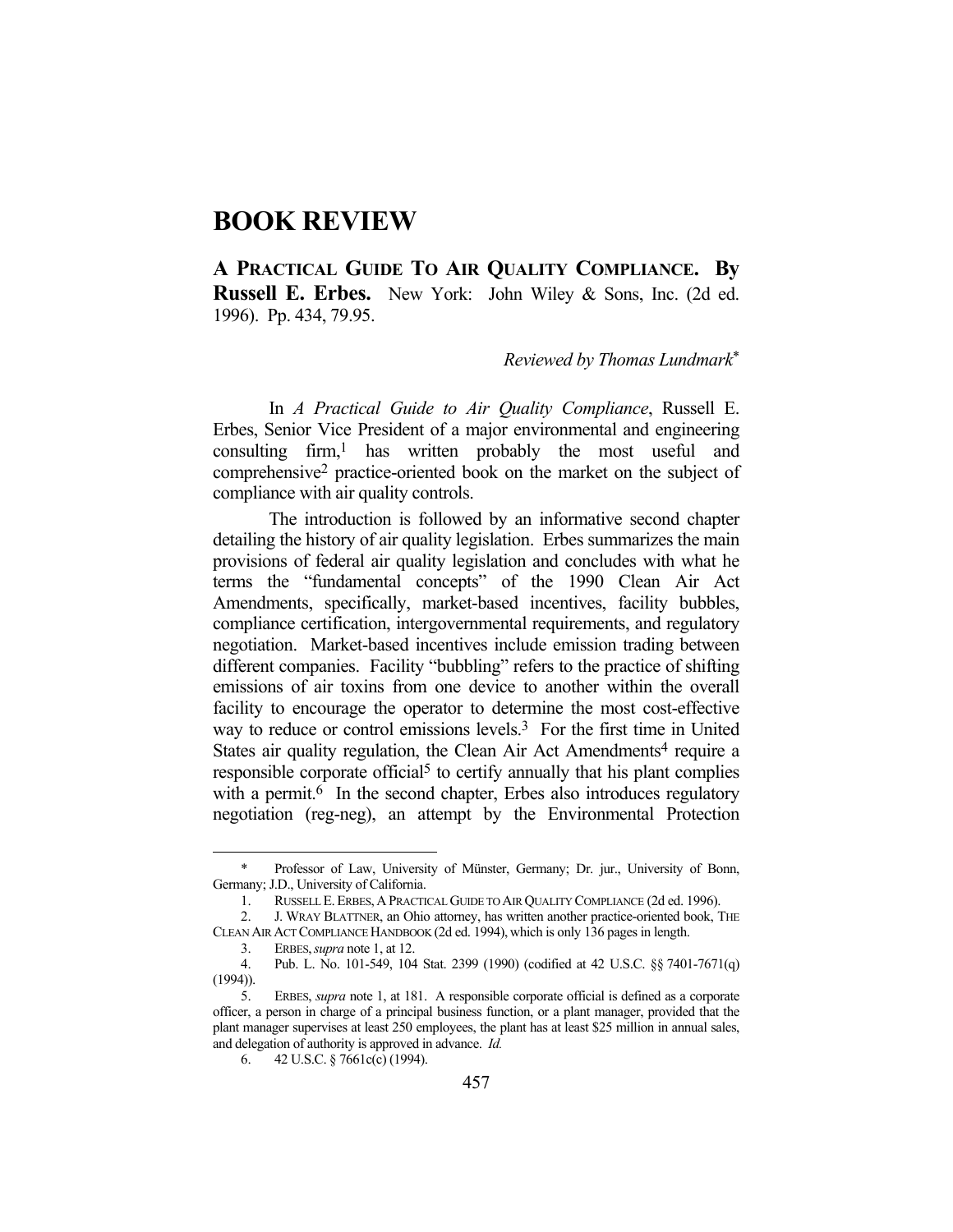Agency (EPA) to avoid litigation in the rulemaking process. While the private legal practitioner might never be personally involved in regulatory negotiation, the process, unlike attorneys for environmental groups and industry, if successful, promotes certainty in environmental compliance for all concerned. Under the reg-neg procedure, $7$  the EPA forms an advisory committee representing industry, environmental groups, EPA staff, state and local officials, and the general public.<sup>8</sup> The advisory committee develops a consensus on a proposed rule that is then published in the Federal Register for review and comment, just as in traditional rulemaking.9 The difference with regulatory negotiation is that the members of the advisory committee agree that they will support and not litigate any rule upon which consensus is reached.<sup>10</sup>

 Chapter 3, "Legislative and Regulatory Concepts," explains how the federal requirements of the Clean Air Act are implemented at the state and local levels and discusses the interrelationships of legislation, regulation, and permits. This discussion is written, as is the remainder of the book, for environmental managers, not lawyers. Thus, there is no mention of the difficult issue of federal legislative jurisdiction over the environment. Although the author implies that all state and local legislation other than the intricate and far-reaching standards in California<sup>11</sup> are absolutely required by federal law,<sup>12</sup> in fact, Congress cannot commandeer the state and local officials to do its bidding.13

<u>.</u>

 <sup>7.</sup> This process is specifically authorized and encouraged by the Negotiated Rulemaking Act of 1990, 5 U.S.C. §§ 561-570 (1994).

 <sup>8.</sup> ERBES, *supra* note 1, at 13.

 <sup>9.</sup> *See id.*

<sup>10.</sup> *Id.* at 14. The EPA has successfully used the reg-neg process for rules regulating leaks of volatile organic compounds from equipment, reformulated gasoline, limiting air toxics emissions from coke ovens, development of the core acid rain rules, and reducing the emissions of sulfur dioxide by 90% for the Navajo Generating Station.

 <sup>11.</sup> The author writes: "A second example illustrates how the state Clean Air Act can be more stringent than the federal: In California . . . [the law] is much more stringent that the federal CAA in many areas ...." *Id.* at 18. California was among the states that refused to file a state implementation plan required by the 1970 Clean Air Act Amendments until the federal government reimbursed the costs involved. *See* Thomas Lundmark, *The Federal Clean Air Act Today*, 28 AM. STUDIES NEWSL. iii, iv (1992).

 <sup>12. &</sup>quot;[T]he EPA is charged with developing and promulgating federal regulations that require the states and local agencies to develop and promulgate state and local regulations." ERBES, *supra* note 1, at 15. "To ensure that the federal CAA is implemented at the state and local level, the federal CAA requires each state to develop and submit for approval to EPA a State Implementation Plan (SIP)." *Id.* at 19.

 <sup>13.</sup> Congress may not simply "commandee[r] . . . the legislative processes of the States by directly compelling them to enact and enforce a federal regulatory program." New York v. United States, 505 U.S. 144, 161 (1992) (quoting Hodel v. Virginia Surface Mining and Reclamation Ass'n, 452 U.S. 264, 288 (1981)).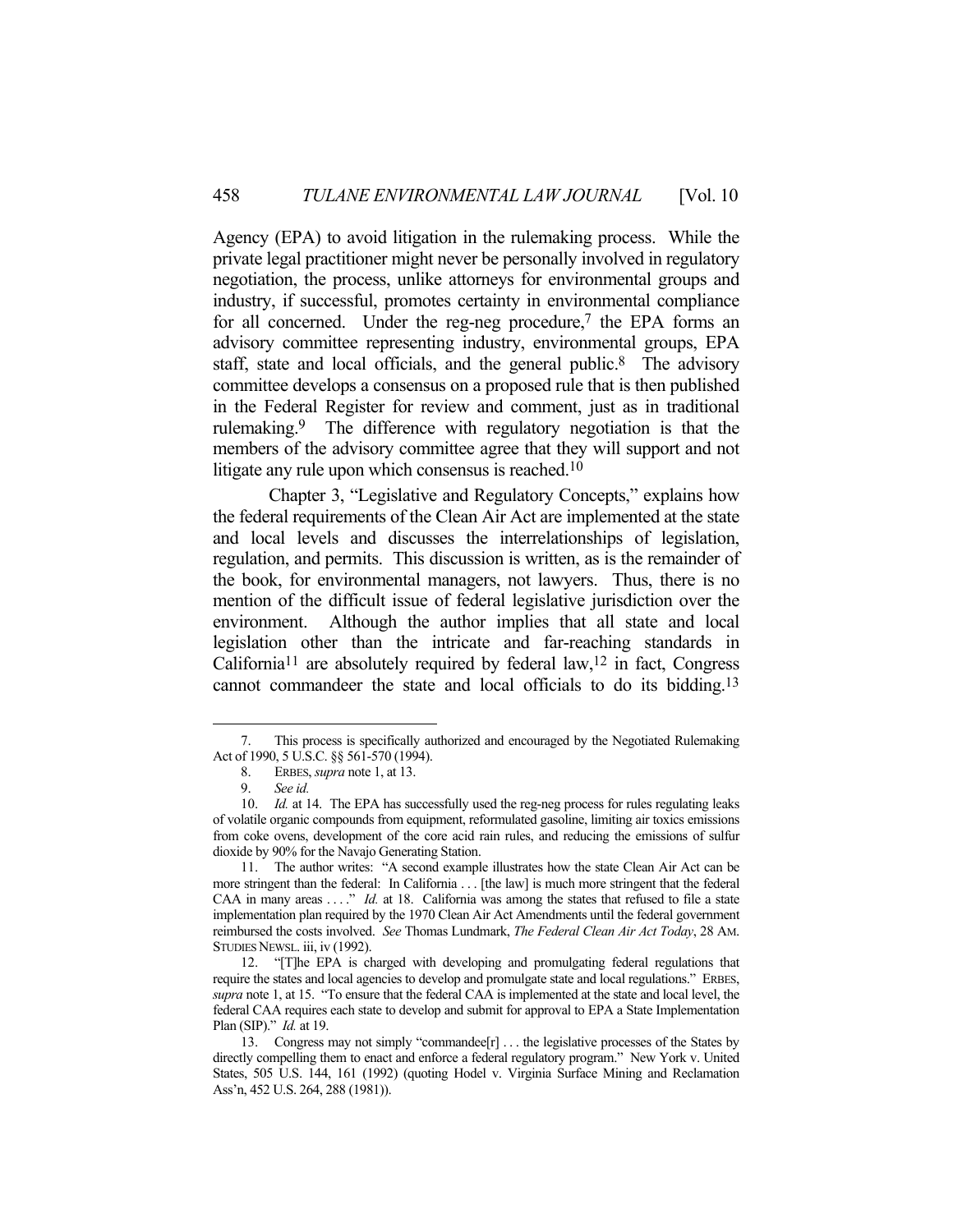## 1997] *BOOK REVIEW* 459

Instead, Congress employs what has been termed "cooperative federalism."14 When it comes to federal air quality initiatives, this means that Congress, relying on the Spending Clause of the Constitution,15 offers financial incentives to the states to "buy" their cooperation.16 Also, Congress coerces the states to legislate by threatening to regulate air pollution<sup>17</sup> under its power to regulate interstate commerce.<sup>18</sup>

 In Chapter 3, as in other chapters, the author gives the environmental manager solid advice on complying with air quality controls, although at times the advice seems onerous.<sup>19</sup> In addition, since the book is written for environmental managers and not for lawyers, Erbes addresses issues that are more likely to confront people who, for the most part, are not law school graduates. For example, Erbes devotes three pages to explaining the differences between permits and regulations, which would probably be excessive, if not superfluous, in a text for attorneys. In this discussion Erbes carefully illustrates the problem that results when a permit is not consistent with regulations promulgated after issuance of the permit. He concludes the discussion with excellent advice: "It is important for environmental managers to actively track and evaluate new regulatory developments. One cannot rely only on mailing lists and existing, outdated permits. Personal contact with the Agency on a regular basis is important."<sup>20</sup>

 The Clean Air Act is intended to protect and enhance the nation's air quality, as measured by the national ambient air quality standards (NAAQS). What these standards are, how they are established, and how

 <sup>14.</sup> *E.g.*, *Virginia Surface Mining*, 452 U.S. at 289 (using the term to describe provisions of the Surface Mining and Reclamation Act found constitutional).

 <sup>15.</sup> U.S.CONST. art. I, § 8 cl. 1.

 <sup>16.</sup> Sanctions that can be imposed for state noncompliance include withholding air pollution planning and control program grants under § 105 of the Clean Air Act and withholding highway grants under title 23 of the United States Code. Clean Air Act § 179(b)(1)-(2), 42 U.S.C. § 2509(b)(1)-(2) (1994); *see* THOMAS J. SCHOENBAUM & RONALD H. ROSENBERG, ENVIRONMENTAL POLICY LAW: PROBLEMS, CASES, AND READINGS 557-58 (2d ed. 1991).

<sup>17.</sup> See SCHOENBAUM & ROSENBERG, *supra* note 16, at 538.

 <sup>18.</sup> The Commerce Clause authorizes Congress "[t]o regulate Commerce with foreign Nations, and among the several States, and with the Indian Tribes." U.S. CONST. art. I, § 8, cl. 3. The Supreme Court has written, "Congress reacted [to the lack of clean air initiatives] by taking a stick to the States in the form of the Clean Air Act Amendments of 1970." Train v. Natural Resources Defense Council, 421 U.S. 60, 64 (1975).

 <sup>19.</sup> An example of such advice is the exhortation that the environmental manager review the Federal Register "on a daily basis." ERBES, *supra* note 1, at 17. Mr. Erbes advises against the use of commercial reporting services that do not include all of the preambles found in the Federal Register for both proposed and final regulations. *Id.* Mr. Erbes goes so far as to give instructions (including modem settings!) for modem access to the bulletin board maintained by the EPA Office of Air Quality Planning and Standards. *Id.* at 234.

 <sup>20.</sup> *Id.* at 31.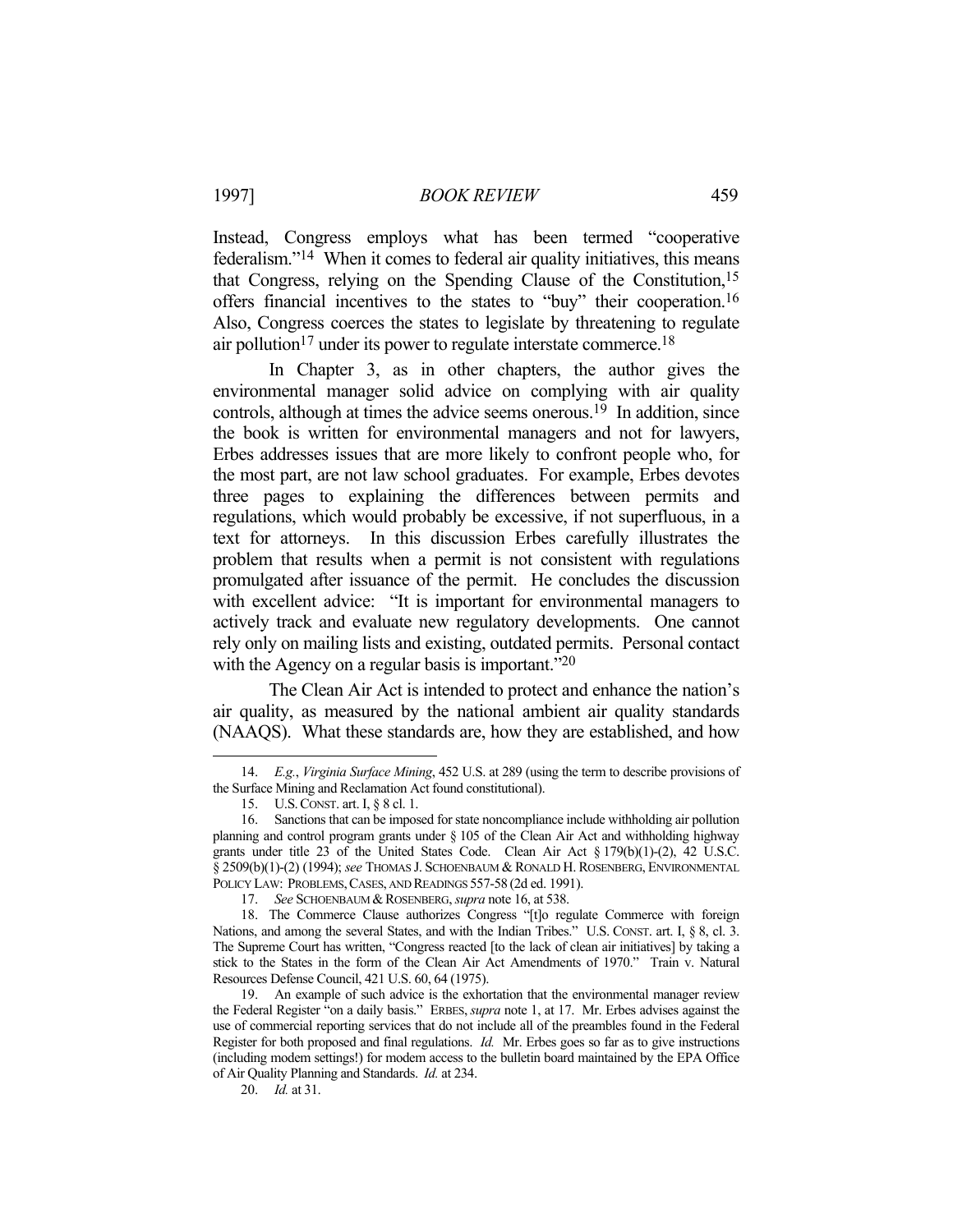they are evaluated (atmospheric dispersion modeling) is presented in Chapter 4, "Ambient Air Quality Standards and Atmospheric Dispersion." Chapter 5 discusses another aspect of protecting the air resource: risk assessment and management. Risk assessment and management are used in situations when it is generally considered that there is no "safe" level of a pollutant, such as a suspected carcinogen, so that no "bright-line" standard can be set.<sup>21</sup> Once again, the discussion is concrete and practical. The problem, as the author identifies it, is not technical or scientific, but political: Who should decide exactly how much risk we as a society should accept? The author observes:

> In practice, risk assessment is often combined and confused with risk management. The regulatory agencies generally rely on the risk assessment results without much consideration of other factors. This is generally overly conservative and usually results in more stringent decisions than necessary. The agencies do this, however, because of lack of resources and legislative authority to make alternative risk management decisions. This is especially the case at the local level.<sup>22</sup>

 Chapters 6, "Emissions Standards for Criteria Pollutants," and 7, "Hazardous Air Pollutants," discuss how the Clean Air Act establishes emission limits for sources of air pollution in order to help ensure that the NAAQS can be met. Chapter 8 presents the concepts of New Source Review, also aimed at protection of the NAAQS, while Chapter 9, "Nonattainment," discusses the Clean Air Act's nonattainment requirements for the areas of the United States that do not currently meet the NAAQS. The author discusses the designation of nonattainment areas, the impacts of nonattainment designation on existing sources, and new source review in nonattainment areas.

 Chapter 10, "Permits and the New National Operating Permits Program," contains a superb description of the new major permitting program, termed the national operating permit, that is estimated to affect approximately 34,000 major sources and 350,000 nonmajor sources nationwide.23 Erbes begins with an explanation of the permitting procedure that existed prior to the 1990 Clean Air Act Amendments.

 <sup>21.</sup> *See generally* John S. Applegate, *A Beginning And Not an End In Itself: The Role of Risk Assessment in Environmental Decisionmaking*, 63 U. CIN. L. REV. 1643 (1995) (discussing the role of risk assessment in recent legislative reform proposals).

 <sup>22.</sup> ERBES, *supra* note 1, at 68.

 <sup>23.</sup> *Id.* at 163.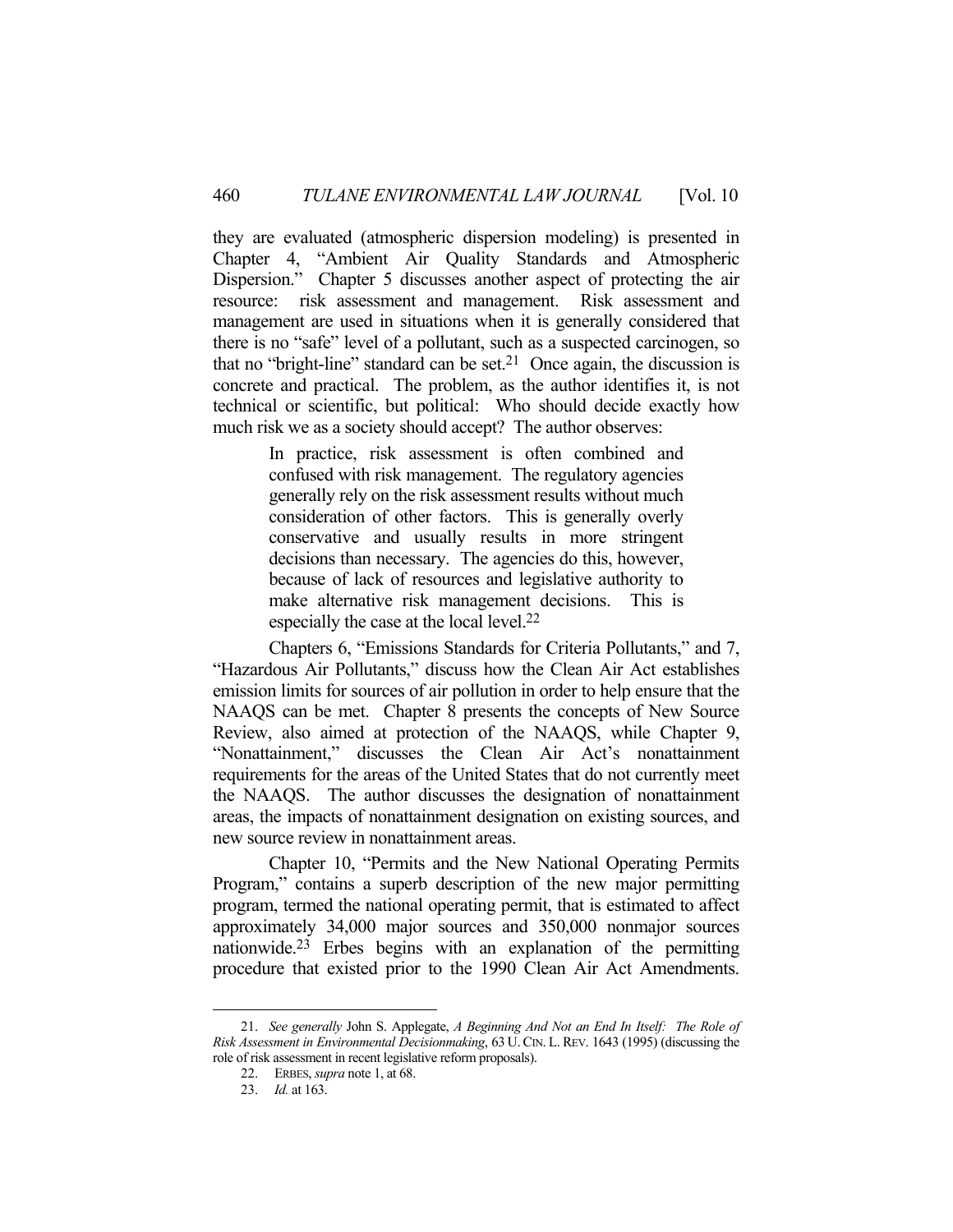These procedures resulted in the issuance of either a permit to construct or a permit to operate. These permits were generally issued for individual devices at a facility, not for the facility as a whole, and they typically contained no more than fifteen different conditions.<sup>24</sup> The new procedure is expected to "extend the concept of permit conditions to a new and severe level of complexity."25

 Erbes brings his years of experience to bear in pointing out common errors in permit applications. Anyone going through the permitting process should read this chapter for explicit advice on how to avoid common pitfalls. This chapter even includes practical advice on buying equipment:

> Equipment vendors usually have an engineering and operational focus, not a compliance focus. Therefore, when purchasing a new piece of equipment, it is critical to include in the contract for the equipment terms that force the vendor to meet not only its normal operational and engineering performance specifications, but also the compliance requirements of the local permitting authority.26

 Chapters 11, "Acid Rain Provisions of the 1990 CAA," and 12, "Stratospheric Ozone Protection," discuss two major new programs addressed by the 1990 Clean Air Act Amendments: acid rain and stratospheric ozone protection. These two programs are singled out for discussion because they contain, respectively, a new nationwide emissions trading concept and a global protection element not included prior to the 1990 Amendments.27

 The 1990 Clean Air Act Amendments contain new and very significant penalty provisions, including criminal and civil penalties for noncompliance.28 The enforcement aspects of the Clean Air Act are discussed in Chapter 13. Chapter 14, "Transportation and General Conformity," discusses the newly strengthened transportation and general conformity program.

 Chapters 15, "Future Implementation of the 1990 CAA," and 16 summarize *Air Quality Compliance* by presenting the overall implementation schedule for the new 1990 Clean Air Act programs and

 <sup>24.</sup> *Id.* at 163-64.

 <sup>25.</sup> *Id.* at 164.

 <sup>26.</sup> *Id.* at 165.

 <sup>27.</sup> *See* 42 U.S.C. §§ 7651b(b)(c), 7671b (1994).

 <sup>28.</sup> *See id.* § 7420.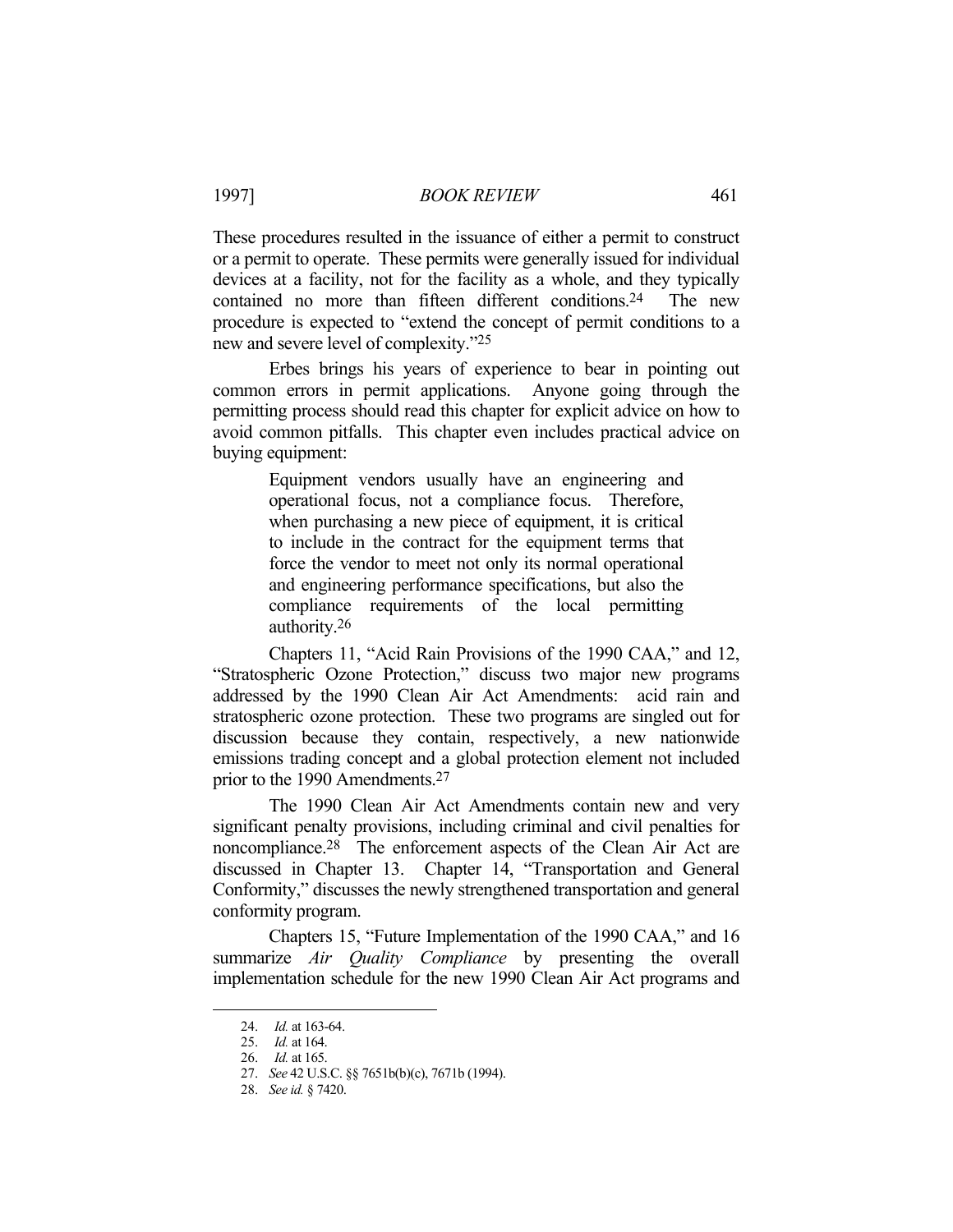by discussing some practical suggestions for enhancing compliance. These include a seven-step process for environmental managers:

> 1. Using this *Guide* and other reference documents, understand what the Act is attempting to accomplish with respect to a certain regulatory program . . . that could affect the facility.

> 2. Understand how the requirements could potentially affect the facility by comparing facility operations to the overall goals of the regulatory programs.

> 3. Research the specific details of the requirements, and determine precisely the applicability and specific regulatory details of the program.

> 4. Match the specific demands of the requirements to the specific operational needs of the facility, both current and future.

> 5. Repackage the regulatory and operational information into a format that is understandable to upper management, and impress upon them the seriousness of complying with the requirements.

> 6. Develop an operational and regulatory strategy to achieve compliance.

> 7. Implement the strategy with adequate follow-up and review.29

 The final 195 pages of the book are devoted to appendices containing various lists and other detailed reference information of use to environmental managers and lawyers: Appendix A is a very useful list of  $acronyms; <sup>30</sup> Appendix B contains a succinct glossary of terms; <sup>31</sup>$ Appendix C contains a description, published by EPA, of the major new requirements of the 1990 Clean Air Act Amendments for specific source types;32 Appendix D contains two figures illustrating atmospheric dispersion coefficients;<sup>33</sup> Appendix E lists dose-response values for selected air toxics;<sup>34</sup> Appendix F (also called "Table F-1") lists new source performance standards (NSPS) sources by citation to the Code of Federal Regulations;<sup>35</sup> Appendix G lists federal hazardous air

<u>.</u>

 <sup>29.</sup> ERBES, *supra* note 1, at 235-36.

 <sup>30.</sup> *Id.* at 241-46.

 <sup>31.</sup> *Id.* at 247-58.

 <sup>32.</sup> *Id.* at 259-76.

 <sup>33.</sup> *Id.* at 277-80.

 <sup>34.</sup> *Id.* at 281-92.

 <sup>35.</sup> *Id.* at 293-302.